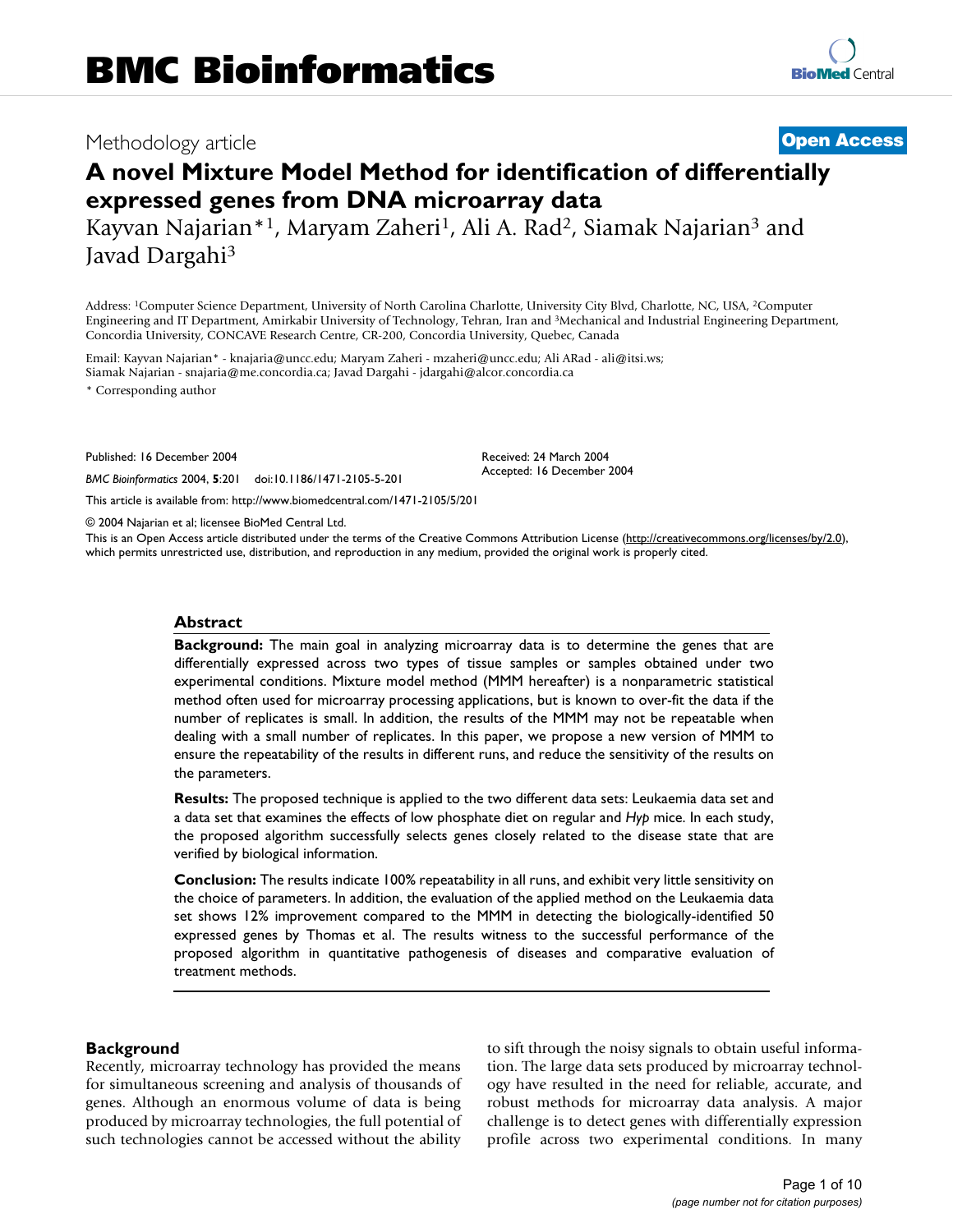studies, the two sample sets are drawn from two types of tissues, tumours or cell lines, or at two time points during the course of a biological processes.

The computationally simple methods used for such analysis, including the methods of identifying genes with fold changes (such as the popular Log-ratio graphs) [1], are known to be unreliable due to the fact that in such methods the statistical variability of the data is not properly addressed. While various parametric methods and tests such as two-sample t-test [2] have been applied for microarray data analysis, strong parametric assumptions made in these methods as well as their strong dependency on large sample sets restrict the reliability of such techniques in microarray problems. The nonparametric statistical methods, including the Empirical Bayes (EB) method [3], the significance analysis specialized for microarray data (such as SAM [4]) and the mixture model method (MMM) [5] have been specialized and applied for microarray data analysis. It is claimed and argued that the new extensions of the MMM are among the best methods producing biologically-meaningful results [5,6]. In this paper, without ignoring the potential applicability of non-parametric methods in microarray processing applications, due to the claims made in [6], we have restricted the comparison of our methods only to the MMM based methods.

The major disadvantages of the above-mentioned methods, especially the MMM, include the lack of repeatability of the results under different runs of the algorithm, and the sensitivity of the algorithm on parameter initialization. A reliable microarray analysis method must be reproducible and applicable to different data sets under different experimental conditions. More specifically, an accurate microarray processing method is expected to pinpoint, with a relatively high degree of accuracy and robustness, genes with elevated expression levels that are related to the experimental condition in all runs. The main objective of this paper is to design and test an extension of the MMM whose results are reproducible, more biologically meaningful, and significantly less sensitive to the models' parameters.

The paper is organized as follows. In Algorithms section, a review of the MMM and its recent extensions, Mod2MMM, together with the detailed description of the proposed method are given. In Results and Discussion section, the K5M algorithm is first applied to the wellstudied Leukaemia data set [7] that is often treated as a benchmark problem to compare different algorithms with each other. Once the desirable performance of the proposed algorithm is verified against the Leukaemia data set, the algorithm is applied to a new data set [[8-14] and [15]] that deals with the pathogenesis of Hypophosphatemia, which is a common X-linked metabolic bone

disorder in human and mouse. Finally, the Conclusion section is in the end.

# **Algorithms**

## *MMM & its recent extensions*

We start this section with a brief review of the existing MMM based techniques. Consider  $Y_{ii}$  as the expression level of gene in array *i* (*i* = 1, ..., *n*; *j* = 1, ..., *j*<sub>1</sub>, *j*<sub>1</sub> + 1, ..., *j*<sub>1</sub>  $+j_2$ ), where the first  $j_1$  and last  $j_2$  arrays are obtained under two conditions. A general statistical model for the resulting data is:

$$
Y_{ij} = a_i + b_i x_j + \varepsilon_{ij} \qquad (1)
$$

Where *x<sub>i</sub>* = 1 for  $1 ≤ j ≤ j<sub>1</sub>$  and *x<sub>i</sub>* = 0 for  $j<sub>1</sub> + 1 ≤ j ≤ j<sub>1</sub> + j<sub>2</sub>$ . In addition,  $\varepsilon_{ii}$  is a random error with mean 0. From the above formulation, it can be seen that  $a_i + b_i$  is the mean expression level of the first condition, and  $a_i$  is the mean expression level of gene *i* in the second condition. The method requires that both  $j_1$  and  $j_2$ , the number of data sets for each experiment condition, be even.

The t-test statistic type scores (2) and (3) are calculated on the pre-processed data. Here, *ai* is a random permutation of a column vector that contains  $j_1/2$  1's and  $j_1/2$  -1's and *b<sub>i</sub>* contains  $j_2/2$  1's and  $j_2/2$  -1's.

$$
z_{i} = \frac{(Y_{i(1)}a_{i}/j_{1}) + (Y_{i(2)}b_{i}/j_{2})}{\sqrt{v_{i(1)}/j_{1} + v_{i(2)}/j_{2}}}
$$
(2)

$$
Z_{i} = \frac{\overline{Y}_{i(1)} - \overline{Y}_{i(2)}}{\sqrt{v_{i(1)}/j_{1} + v_{i(2)}/j_{2}}}
$$
(3)

Since the data are not assumed to be normally distributed, the distribution functions  $f_0$  and  $f$  are estimated as in (4) and (5), respectively. The null distributions,  $f_0$  and  $f$ , are estimated directly in a nonparametric model for gene expression data.

$$
f_0(z; \Phi_{g0}) = \sum_{i=1}^{g0} \pi_i \phi(z; \mu_i, V_i)
$$
 (4)

$$
f = (Z, \Phi_g) = (1 - \sum_{r=1}^{g} \pi_r) f_0(Z; \Phi_{g0}) + \sum_{i=1}^{g} \pi_i \phi(Z; \mu_i, V_i)
$$
(5)

Where  $\phi(z; \mu_i, V_i)$  symbolizes the normal density function with mean  $\mu_i$ , variance  $V_i$ , and the mixing proportions  $\pi_i$ define the linear combination of the normal basis function. We use Φ*g*0 to represent all unknown parameters  $\{(\pi_i, \mu_i, V_i): i = 1, ..., g_0\}$  in a *g*<sub>0</sub>-component mixture model. The number of normal basis functions, i.e.  $g_0$  can be estimated by the EM algorithm, which maximizes the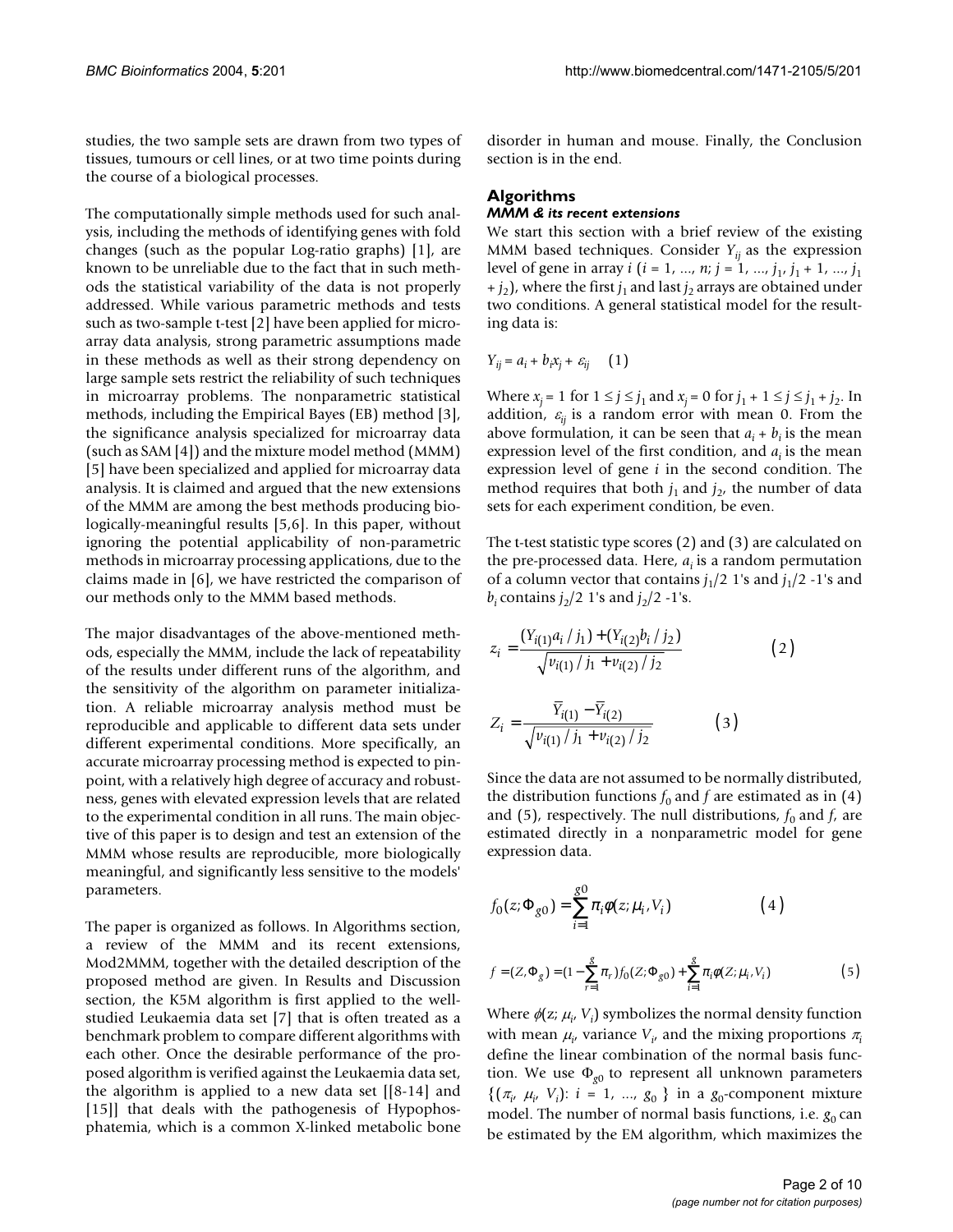log-likelihood function of (6) to obtain the maximum likelihood estimation of  $\hat{\Phi}_{g0}$ .

$$
\log L(\Phi_{g0}) = \sum_{j=1}^{N} \log f_0(z_j; \Phi_{g0})
$$
 (6)

Within *K* iterations, the EM algorithm is expected to find the local maxima for all unknown parameters. It is recommended to run the EM algorithm several times with various random starting parameters and choose the final estimate as the one resulting the largest log-likelihood [6]. As mentioned above, using random starting points causes the result of the MMM instable and avoids reproducibility of the results. More specifically, in each run the MMM algorithm may give different number of expressed genes, which is not desirable in biological studies. This issue will be addressed in our proposed method.

After finding the optimized  $\hat{\Phi}_{g0}$  for different  $g_0$  's, the algorithm selects the sub-optimal  $g_0$  corresponding to the first local minimum of BIC or AIC [16].

$$
AIC = -2\log L(\Phi_{g0}) + 2v_{g0},
$$
 (8.a)

$$
BIC = -2\log L(\Phi_{g0}) + \nu_{g0}\log(N) \tag{8.b}
$$

where  $v_{g0}$  is the number of independent parameters in  $\Phi_{g0}$ . Then, the algorithm uses the resulting  $g_0$  as the number of normal functions to fit  $f_0$ . The same procedure is performed to estimate the sub-optimal number of normal functions to estimate *f*. As mentioned above, with the fixed number of normal functions, the parameters of functions  $f$  and  $f_0$  are iteratively updated for a number of iterations. When the iterations are terminated, the likelihood ratio is estimated based on the final estimations of  $f_0$  and  $f$ :

$$
LR(Z) = f_0(Z) / f(Z) \quad (9)
$$

A bisection method [17] with a Bonferroni adjustment is used to determine the cut-off points [18] for decisionmaking. This means that for a threshold value *s*, if *LR*(*Z*) <*s*, then the gene is identified to have significantly altered expression in two experiments. It is possible to determine the rejection region numerically, i.e. for any false positive rate  $\alpha$ , the threshold value  $s = s(\alpha)$  can be calculated from the following integral:

$$
\alpha = \int_{LR(z) < s} f_0(z) \, dz \tag{10}
$$

In literature of microarray processing,  $\alpha = 0.01$  is often used as the genome wide significant level, so the gene-specific significance level is:  $\alpha^* = \alpha/(2n)$  Recently a new modification of the MMM algorithm, Mod2MMM hereafter, was introduced [6]. This method points out a problem in constructing the test and null statistics and indicates that the true distribution of *z* may be different from the null distribution of *Z*, which can lead to invalid inference. The modified algorithm starts with the assumption that  $j_1 \geq 2$  $j_2$  [6], and constructs the new *z* and *Z* as you can follow in appendix1.

For the cases where  $j_1 \ge j_2$  but  $j_1 < 2$   $j_2$ ,  $j_1$  observations drawn under condition one are split into two equallysized parts to calculate  $Y_{i(1a)}$ ,  $v_{i(1a)}$  and  $Y_{i(1b)}$ ,  $v_{i(1b)}$  respectively. To calculate  $Y_{i(2)}$  and  $v_{i(2)}$  about  $j_1/2$  observations are drawn under condition two. While this modification can address the differences in the distributions of  $f$  and  $f_0$ , the stability of the parameter estimation step still remains a major problem.

The main difference between the conventional MMM and its recent extensions are that the conventional MMM disregards the fact that the true distribution of *z* (the statistical variable under study) may be different from the null distribution of the statistics *Z* (as defined below). This assumption can potentially lead to invalid inference. A modified version of the MMM (Mod2MMM hereafter), introduced in [6], assumes that the denominator and the numerator of one of t-statistic-type score *zi* may not be independent. This method addresses the issue by constructing new  $z_i$  and  $Z_i$  variables as will be discussed later.

A concern over all existing MMM based methods (including Mod2MMM) that greatly affects the results is associated with the way mixed distributions are estimated. In the MMM, Expectation Maximization (EM) algorithm [19] is often used to optimize the parameters of fitted mixture distribution functions of two t-statistic-type scores related with genes expression level. Starting the EM algorithm with random values as the parameters of the normal basis functions to estimate distributions makes the results depend highly on the exact initialization, and always makes variations in the results. On the other hand, if all parameters of the normal functions in the mixture model distributions are set without iterative optimization, the set values may never result to an accurate model of the data set in hand. We propose a modified version of MMM to address this problem. Our modified MMM (K5M hereafter) combines K-mean clustering and the EM estimation to not only optimize most of the parameters with the EM iteratively but also apply K-means to optimize other sensitive parameters to ensure complete reproducibility of the algorithm. The experimental results indicate superior robustness of the proposed algorithm compared to the conventional MMM and other recently introduced extensions of the MMM [6].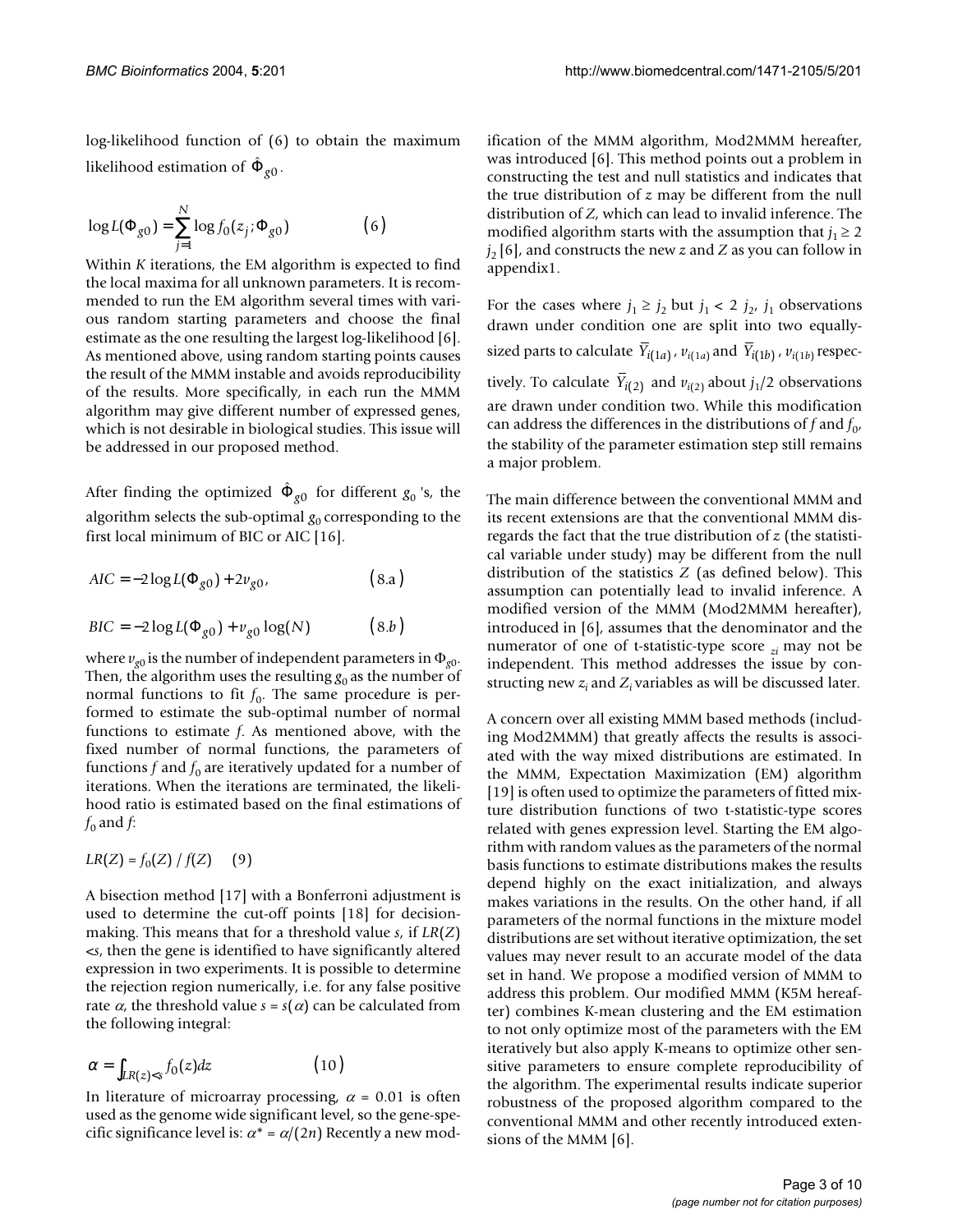# *Proposed method (K5M)*

In order to address the stability and reproducibility of the MMM, we propose a new modified approach for the MMM that estimates the distribution function of *z* by using mixture of normal distributions in a stable and reliable way. The following observations made in the experimental study of the MMM for gene expression analysis were the main motivations for the proposed changes to the MMM:

1 The observed variations in the parameter estimation process in some versions of the MMM can be attributed to the algorithm's attempt to iteratively update the means and variances of the normal distributions using often noisy data. In experimental studies, often the direct observation of the data reveals specific points where centers (means) can be positioned and the scattering patterns that can give reliable estimates on the variance of each cluster. However, the iterative updating of model parameters with noisy data and based on some random starting points often misses the true optimal points and even creates variations and fluctuations in parameter estimation in many runs.

2 Even when variations do not occur, two runs of the algorithm can result to significantly different estimations of *f* and  $f_0$ . This in turns results to lists of differentially expressed genes in different runs. More specifically, a set of two typical runs of the algorithm on the same data set can result to two lists that are very different both in number of the genes as well as the exact genes picked up by the algorithm. In our study of the conventional MMM and Mod2MMM, two runs with the same algorithm (on the same data) resulted to lists whose size vary between 50 and 200.

3 The literature of other areas of research utilizing normal basis function for estimation including neural networks indicates that in order to have more robustness in different runs and have reproducible results, the means and variances of the basis functions must be estimated and fixed during the iteration on the coefficients [20]. This is due to the fact that updating means and variances makes the estimation process a nonlinear one that is highly sensitive and very likely to become unstable. However, when updating the values of coefficients only, the problem is reduced to a reliable linear estimation that is much more robust and stable.

4 Based on the observations mentioned above, in our proposed method, finding the distribution of *z* is regarded partially as a clustering problem, i.e. the means and variances of the normal distributions are estimated as the prototypes of a clustering step. Specifically, if *z* is distributed in a one-dimensional space, wherever there is a mass of *z*,

there is a cluster with mean  $\mu_i$  and variance  $V_{i'}$  which are identified by the members of that cluster.

Hence applying a clustering method is capable of estimating the means and variances of each normal distribution. The key is to use a simple clustering technique such as Kmean to estimate the mixture distributions  $f_0$  and  $f$  based on *K* normal distributions. While the algorithm can use Kmeans to find the optimal values of means and variances, the coefficients  $\pi$ <sub>i</sub>'s need to be optimized using an optimization process such as the EM.

Based on the above discussion, the proposed algorithm can be described in the following two steps:

**Step 1**: Using BIC, find the sub-optimal number of normal distributions for both  $f$  and  $f_0$  (as described above). These optimal numbers are then used as the number of clusters in K-means technique.

**Step 2**: Using K-means clustering technique, for both *f* and  $f_0$  find the best mean  $\mu_i$  and variance  $V_i$  for all clusters.

**Step 3**: With the obtained values of  $\mu_i$ ,  $V_i$  and using the EM algorithm, iteratively update the values of the optimized  $\pi$ <sup>*i*</sup> for all clusters (both *f* and *f*<sup>0</sup>*f*), i.e.

$$
\pi_i^{(k+1)} = \sum_{j=1}^N \tau_{ij}^{(k)} / N, \qquad \tau_{ij}^{(k)} = \frac{\pi_i^{(k)} \phi(z_j; \mu_i^{(k)}, V_i^{(k)})}{f_0(z_j; \Phi_{g0}^{(k)})}
$$
(14.b)

A reasonable number of clusters is expected to be obtained from the first step of the algorithm, and the estimation results of the two bellow data sets in Tables [1](#page-4-0) and [4](#page-4-1) show that the used K (calculated based on AIC) is satisfactory. Table [3](#page-4-2) shows the results of the MMM and K5M methods for the run with an unequal variance and four normal distributions for both  $f$  and  $f_0$ . The MMM creates the likelihood ratio (LR) statistics plotted in Figure [1,](#page-5-0) the K5M with  $K = 4$  forms the LR statistics plotted in Figure [2,](#page-5-1) and the K5M with  $K = 2$  results to the LR plot of Figure [3](#page-5-2).

It is worth mentioning that due to the random initialization in K-means and the random initialization of the coefficients  $\pi$ <sub>i</sub>'s, in each run, it is expected that the number of identified differentially expressed genes fluctuate slightly. However, as indicated above, since the K- means clustering algorithm is known to a robust method, and considering the fact that in the EM estimation process, only a linear estimation is performed, it is expected that the robustness of the proposed algorithm be much more than the other version of the MMM based algorithms. This observation, as have been shown before, is supported by our experimental results. In addition, our experimental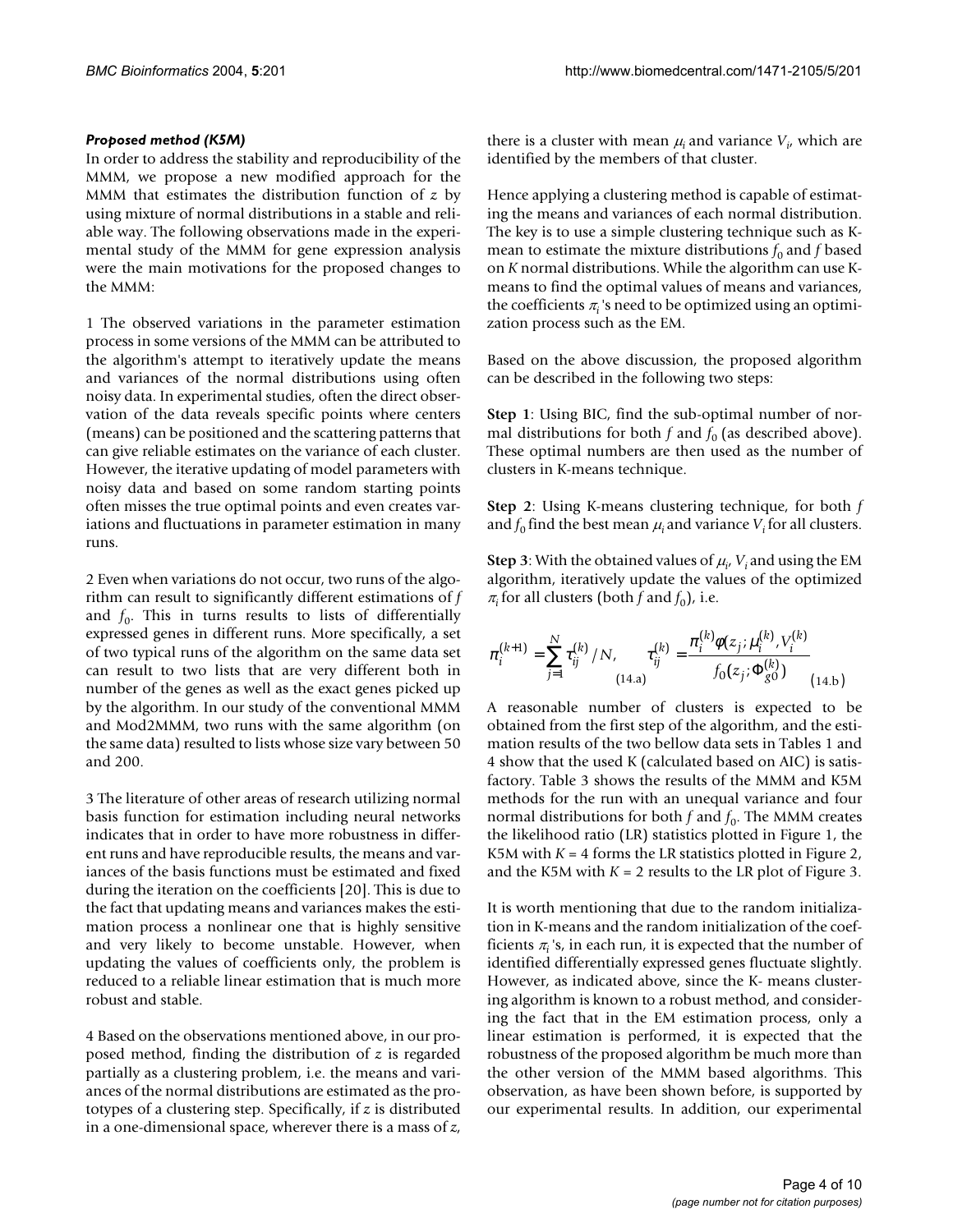| Method       | <b>Total detected genes</b> | <b>ALL</b> | <b>AML</b> | Total accepted genes out of 50 genes [22] |
|--------------|-----------------------------|------------|------------|-------------------------------------------|
| <b>MMM</b>   | 187                         | 21         | 18         | 39                                        |
| Mod2MMM      | 58                          | 14         | 16         | 30                                        |
| $K5M, K = 3$ | 185                         | 25         | 20         | 45                                        |
| $K5M, K = 4$ | 58                          | ۱9         |            |                                           |

<span id="page-4-0"></span>**Table 1: Comparison of the result of the K5M with the MMM and the Mod2MMM based on the Leukaemia data.**

<span id="page-4-2"></span>**Table 3: Estimation of fitted and by MMM (in the optimum run) and K5M.**

|                  | Ιo                                              |                                                  |
|------------------|-------------------------------------------------|--------------------------------------------------|
| <b>MMM</b>       | $\hat{\mu}$ = (0.1859, -0.2231, 0.0322, 0.0638) | $\hat{\mu}$ = (-0.0387, 0.4381, 0.1600, -0.1933) |
|                  | $\hat{v}$ = (0.3215, 0.3522, 0.7692, 0.337)     | $\hat{v}$ = (3.2288, 3.397, 2.6393, 4.6982)      |
|                  | $\hat{\pi}$ = (0.1672, 0.2353, 0.4048, 0.1925)  | $\hat{\pi}$ = (0.0687, 0.0509, 0.0263, 0.0725)   |
| K <sub>5</sub> M | $\hat{\mu}$ = (1.1111, 1.1264, 0.3115, -0.3329) | $\hat{\mu}$ = (1.7867, -0.6817, -2.354, 0.3324)  |
|                  | $\hat{v}$ = (0.4589, 0.4640, 0.1879, 0.1807)    | $\hat{v}$ = (2.9432, 0.5583, 4.24, 0.5027)       |
|                  | $\hat{\pi}$ = (0.1914, 0.1963, 0.3120, 0.3001)  | $\hat{\pi}$ = (0.0583, 0.1018, 0.0294, 0.0442)   |

<span id="page-4-1"></span>**Table 4: The top ten most significant genes provided by K5M and MMM.**

|          | <b>GenBank Accession IDs</b> Gene/ Protein Description                                     | <b>Rank based on MMM</b> | Rank based on K5M |
|----------|--------------------------------------------------------------------------------------------|--------------------------|-------------------|
| D00073   | Kidney/ carrier activity                                                                   |                          |                   |
| AA815845 | Unknown                                                                                    |                          |                   |
| AF085696 | ion transportation/ K+ channel, inward rectifier/renal salt flow                           |                          |                   |
| AW047688 | Brain/Hypothalamus                                                                         |                          |                   |
| M12660   | Kidney/ Complement protein H gene                                                          |                          |                   |
| AI847513 | Brain/Hypothalamus                                                                         |                          |                   |
| AA919924 | Phosphate metabolism/inositol-1(or4)-monophospha te Activity                               |                          |                   |
| X69966   | Dilation of the proximal renal tubules and extensive<br>vacuolization of tubule epithelium |                          | я                 |
| AF103809 | Elevated kidney levels of lysosomal enzymes                                                |                          |                   |
| AA711516 | Barstead mouse myotubes MPLRB5                                                             | 10                       | 10                |

indicate that the most expressed genes are identified in all runs or the algorithm and in each run one or two new genes with less expression ratio are added to this set.

# **Results and discussion**

In this section, first the two applications and their corresponding data sets are described and then the results produced by the proposed method (i.e. K5M) is compared with the other MMM based methods on two data sets. The detailed description of the methods is given in MMM & its recent extensions Section.

# *Leukaemia dataset*

In this section, we apply the nonparametric MMM method with and without the proposed modifications to the Leukaemia data presented in [7]. The objective of this application is to identify the most important genes involved in development of different types of Leukaemia.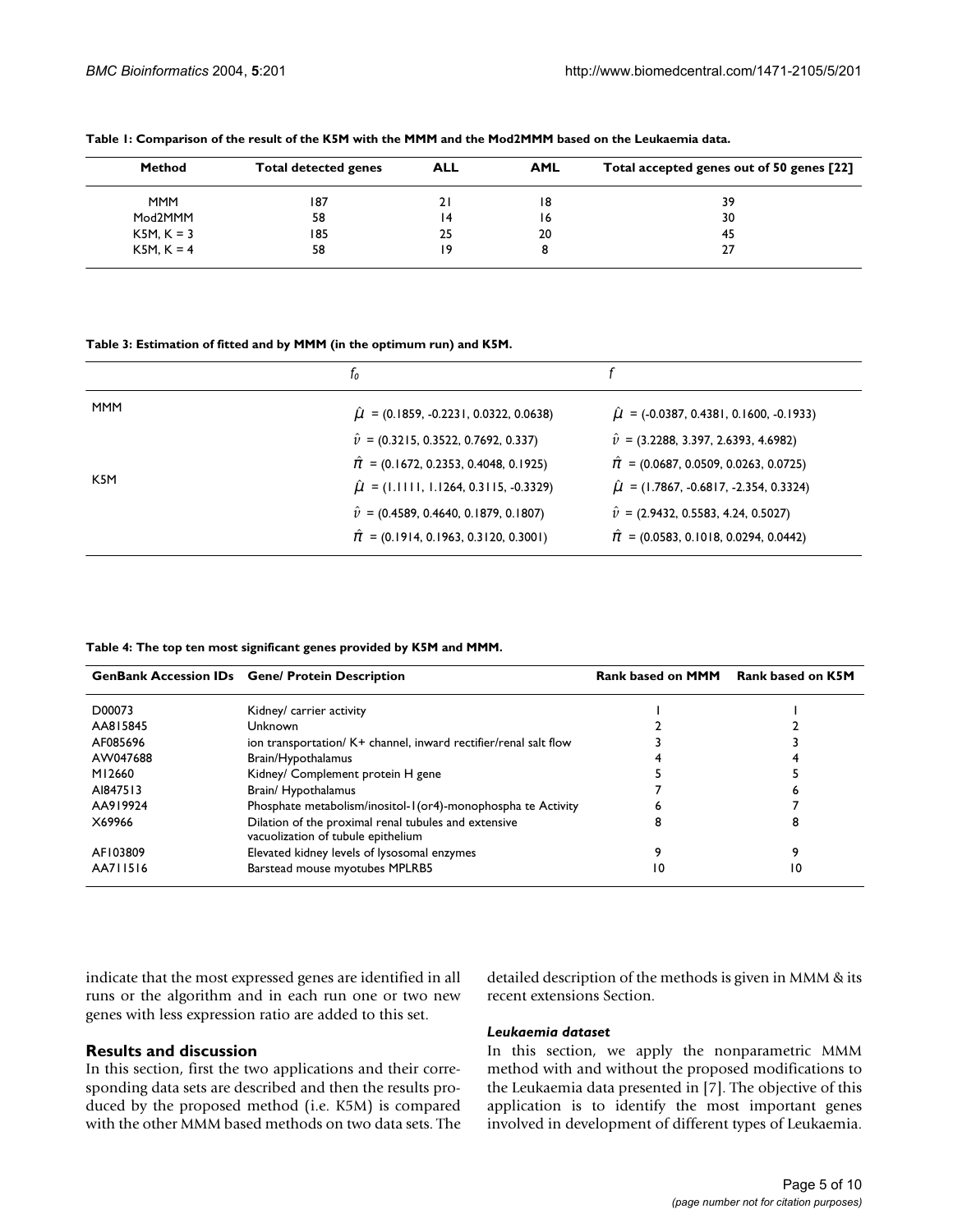<span id="page-5-0"></span>

Figure 1 Likelihood ratio statistics as a function of Z value based on the MMM method.

<span id="page-5-1"></span>

Figure 2 Likelihood ratio statistics as a function of *z* based on the K5M with  $K = 4$ .

The dataset used for this analysis includes 27 acute lymphoblastic leukaemia (ALL) samples and 11 acute myeloid leukaemia (AML) samples for 7129 genes. The main goal is to find genes with differential expression between ALL and AML cases. A second goal is to compare the result of MMM and Mod2MMM (as introduced in

<span id="page-5-2"></span>

Figure 3 Likelihood ratio statistics as a function of *z* based on the K5M with  $K = 2$ .

MMM & its recent extensions Section) with K5M and test the robustness of K5M. The genome-wide significance level is chosen  $\alpha$  = 0.01 (according to Benferroni adjustment used in the MMM based methods). Each sample in the dataset is pre-processed as in [21], by subtracting its median and dividing the resulting variable by its quartile range (i.e. the difference between the first and the third quartile).

#### *Results of Leukaemia study*

Thomas et al [22] used known biological information to identify the most important genes in Leukaemia and provided biological justifications for these identified genes. They introduced 50 genes out of the identified genes as the most expressed and related genes to the disease, including 25 most expressed genes for AML and 25 for ALL. We treat Thomas et al's list as the biology knowledge base and compare the capabilities of the computational techniques to correctly identify the genes discussed in [22] by processing the dataset.

The comparison of the result obtained by the K5M with those of the MMM and the Mod2MMM is summarized in Table [1](#page-4-0). As can be seen in Table [1,](#page-4-0) The MMM has identified 187 differentially expressed genes [21], among which the total of 39 genes are in the list of genes obtained by Thomas et al [22]. The Mod2MMM method found 30 genes of the Thomas's list. The K5M algorithm, determines 45 genes that are identified in the Thomas's list, i.e. the proposed algorithm successfully identifies 90% of biological result. This means that K5M improved the detection of expressed genes 12% compare to the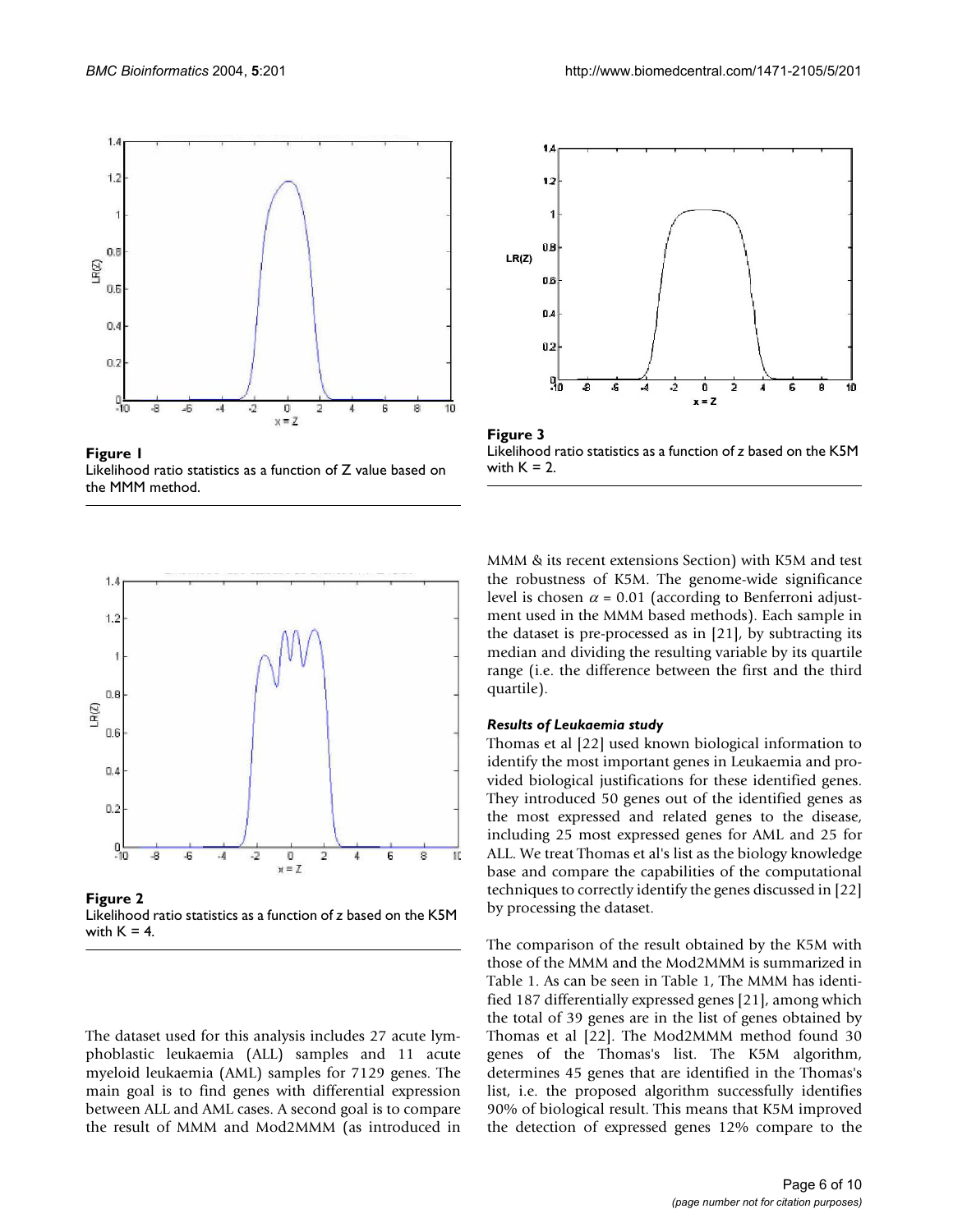MMM and 30% compare to the Mod2MMM for the Leukaemia data, i.e. our method identified more genes from the list of the 50 truly expressed genes identified by Thomas et al [22].

As the BIC suggested the optimum number of clusters  $K =$ 4 for the MMM, the K5M is applied with  $K = 4$  also. Running K5M with different number of clusters leads to the different but reasonably similar results. As the number of the clusters increase, the number of expressed genes decreases. Table [1](#page-4-0) shows that the K5M with *K* = 3 identifies the total of 185 differentially expressed genes, while with  $K = 4$  the total of 58 genes are identified, however; the 58 genes found with  $K = 3$  are the most expressed genes among 185 genes found by *K* = 4. This result shows the consistency of the K5M method.

In order to further compare the performance of the MMM and K5M on the leukaemia data, The ROC curve is plotted based on False Positive rate and True Positive rate of the data set calculated as in [5]. The area under each curve is the measure of test accuracy. As can be seen in Figure 5, the area under the K5M curve is more than the area under the MMM curve, therefore the K5M is providing a more accurate classification than the MMM.

# *Hypophosphatemia dataset*

The following study is the main application for which the proposed method was specialized and therefore is described in more details. Hypophosphatemia is a common X-linked metabolic bone disorder in human. Hypophosphatemia results from phosphate wasting in the renal tubules. Phosphate that is normally reabsorbed from the urine is excreted. It appears that elevated levels of FGF-23 activate the excretion of phosphorous by the kidneys. Previous studies have demonstrated an impairment of the high- affinity, low capacity Na+ dependent phosphate co-transport system [\[23](#page-9-0),24]. The main animal model used to study this disease is the *Hyp* mouse. *Hyp* mice have a mutation of the *Phex* gene [25,9]. The disease is characterized by low reabsorption of phosphate, bone disease, and bone abnormalities in the lower extremities. The genes active in the regulation of phosphate re-absorption in the kidney are not well understood. It is also not clear whether mutations of the *Phex* gene block renal adaptation to low phosphate diet. *Hyp* mice have a primary osteoblast defect and defects in vitamin D metabolism. Parabiosis experiments on normal and *Hyp* mice have revealed that there is an intrinsic osteoblast defect in *Hyp* mice rather than an intrinsic renal abnormality. *Hyp* kidneys transplanted into normal mice reabsorbed phosphorus at normal levels. Kidneys transplanted from normal mice into *Hyp* mice began phosphate wasting in the *Hyp* mice.

| Table 2: Four experimental groups in the Hyp mice data sets. In |
|-----------------------------------------------------------------|
| this paper, The comparisons are done between group I and        |
| group2, and between group 3 and group 4.                        |

|          |               | Diet             |                              |
|----------|---------------|------------------|------------------------------|
|          |               | Control          | Low Phosphate                |
| Genotype | Normal<br>Hyp | Groupl<br>Group3 | Group <sub>2</sub><br>Group4 |

The mechanism that leads to the excessive excretion of phosphorous is unknown. On a low phosphate diet a normal mouse will activate systems to conserve phosphate by increasing re-absorption. The genes activated in the normal mouse on the low phosphate diet, and the genes with differential expression between normal and *Hyp* mice should indicate the systems involved in the phosphorus homeostasis. In an attempt to identify these genes, nutritional experiments were performed on normal and *Hyp* mice [[9-11,8,12-14] and [15]]. Normal and *Hyp* mice were placed on low phosphate diets for  $3 - 5$  days. Tissue samples from the kidneys of test and control mice were collected. 16 samples were analyzed using Affymetrix GeneChip mouse U74A arrays- 4 samples for each experiment state. The mRNA of 12,488 genes was analyzed. Two GeneChip microarrays were done for each diet for normal mice and three microarrays for each diet for the *Hyp* mice for a total of 10 arrays.

To investigate this, 5-week-old normal and *Hyp* were fed a control (1.0% P) or low phosphate (0.03% P) diet for five days. The four group experiments are shown in Table 2.

In this study, we consider the gene expression signal less than 100 as noise caused by the microarray machine, and in the pre-processing step we ignored the genes whose expression signals in both conditions are less than 100. The following two specific goals are considered in this study:

1. To identify the genes in whose mRNA expressions are altered by low phosphate diet in normal mice.

2. To determine the effect of *Hyp* mutation on this response, i.e. identifying the genes in *Hyp* condition that are differentially expressed across the normal and low phosphate diet experiments.

# *Results of Hypophosphatemia study*

The *Hyp* dataset includes five samples for each group. In order to make the number of data samples even, we used four samples of each group. For this data set, since  $i = i2$ ,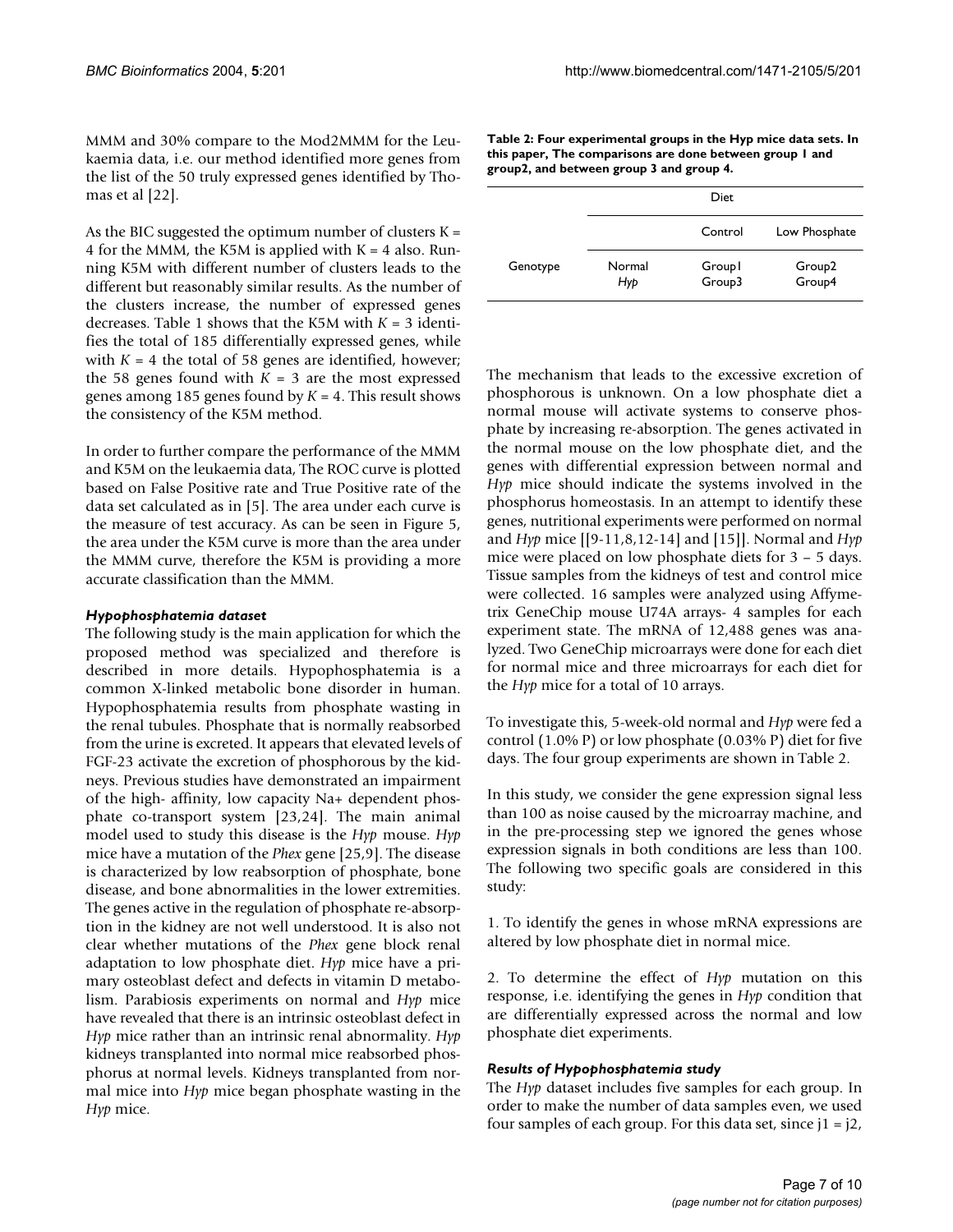



Histogram of the number of genes expressed in each run by the MMM method which shows the strong variability (x-axis shows number of runs).





ROC curves for the MMM and K5M based on the leukaemia data set. The area under the K5M curve is more than the area under the MMM which shows the K5M method is more accurate than the MMM.

the Mod2MMM cannot be applied. In MMM method, five mixture models are used to estimate  $f_0$  and f (distributions under two experimental different conditions) with number of normal basis functions ranging from 1 to 5, i.e. The MMM algorithm was run several times and the run with maximum log-likelihood was chosen as the final model. Bayesian Information Criterion (BIC) [26] was used to determine the number of components. To find the rejection region for a given model, the bisection method is used. In this paper we assume  $\alpha = 0.01$ , and therefore the gene-specific significance level used here is calculated as:

 $\alpha^* = 0.01/(95.44 * 2) = 5 * 10^{-7}$ 

Using bisection method [17], as discussed in Section 4, the value of *s* is obtained as  $s = 3 \times 10$ -6.. Both the MMM and K5M were run 100 times. Figure 4 presents the number of genes expressed in each run of the MMM. The difference between the number of identified differentially expressed genes in two runs with the minimum and the maximum number of genes amounts to 150 genes. This clearly indicates the high degree of inconsistency and irreproducibility of the results obtained by the MMM. The number of genes expressed in each run of the K5M indicates that all genes are the same in all runs and therefore indicates 100% repeatability and robustness of the proposed method.

The ten most significant genes expressed by the low phosphate diet in the normal mouse identified by the MMM, and the ten most significant genes provided by K5M are represented in Table [4](#page-4-1). As can be seen in Table 5, the most differentially expressed genes are same for the MMM and K5M. Out of these 10 genes, six are directly related to the kidney's functions. For this data set, the main advantage of the K5M is its consistency and robustness as discussed above. A similar procedure is conducted to accomplish the second goal of this study, i.e. identifying the role of *Hyp* condition on the most definitely expressed gene in normal and low phosphate diet microarrays. The ten most significant genes that are differentially expressed across the two experimental conditions, i.e. Normal Low Phosphate and *Hyp* Low Phosphate, are listed in table 6. As shown in the table 6, again eight genes are related directly to the kidney's function. These further witnesses to the capability of the proposed technique to discover the genes that are truly involved in the biological study.

# **Conclusions**

In this paper, we proposed a technique to improve the repeatability, and robustness of the mixture model method by using the K-mean clustering method in estimating the distributions. Our proposed method finds the distribution of the variables partially based on a clustering procedure and an EM optimization process. The method is applied to analyze two microarray data sets, Leukaemia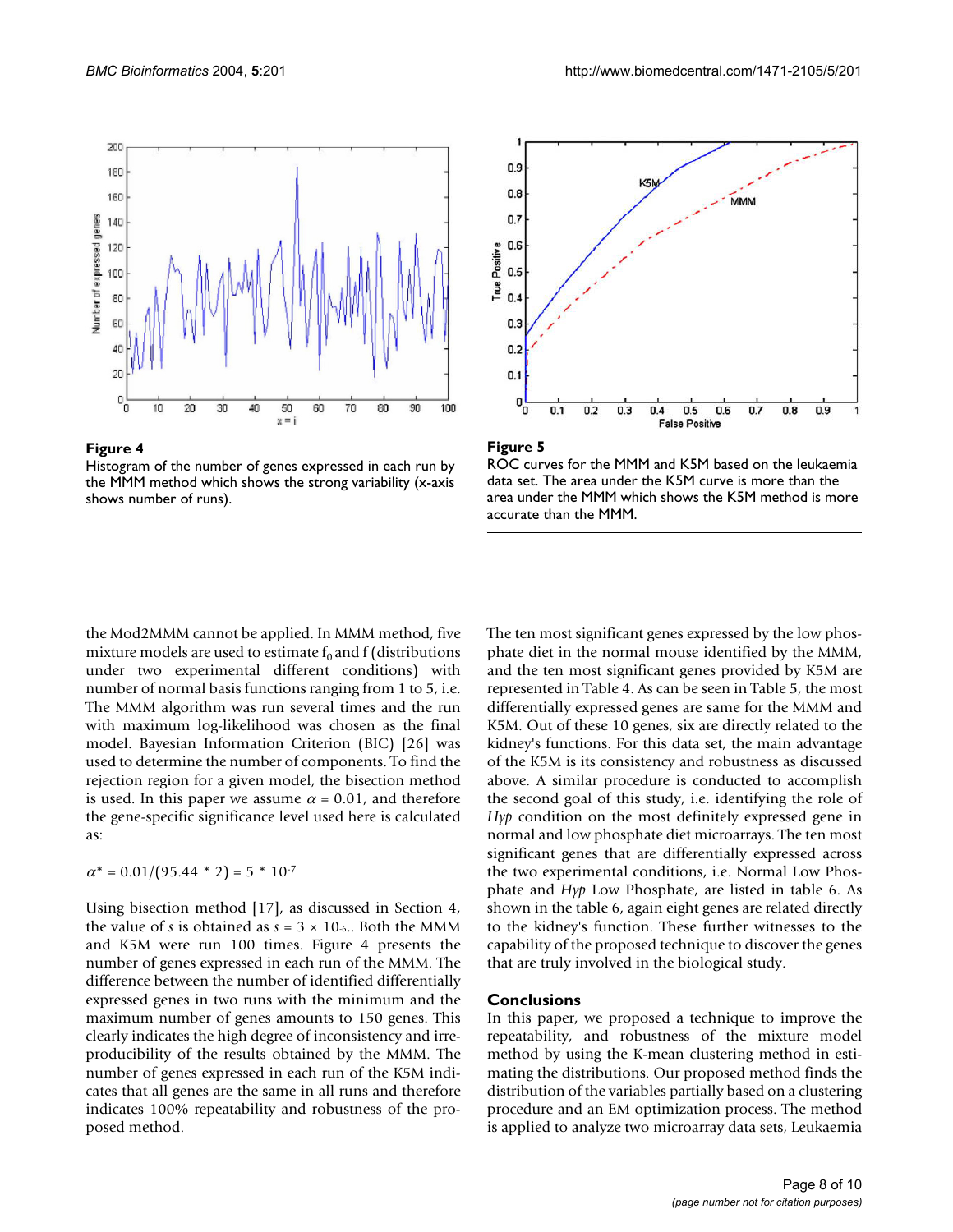| <b>Accession IDs</b>            | <b>Gene/ Protein Description</b>                                               | <b>Rank based on MMM</b>           | <b>Rank based on K5M</b> |
|---------------------------------|--------------------------------------------------------------------------------|------------------------------------|--------------------------|
| AF028071                        | Kidney/ apical plasma membrane,<br>Basolateral plasma membrane                 | 3                                  |                          |
| D <sub>26</sub> 35 <sub>2</sub> | Kidney/calcium ion binding                                                     |                                    |                          |
| AA815845                        | Unknown                                                                        |                                    |                          |
| D00073                          | Kidney/ carrier activity                                                       |                                    |                          |
| AB00603                         | Monooxygenase activity,<br>oxidoreductase activity                             | 9                                  |                          |
| U97079                          | GTP binding, protein binding,<br>phosphate binding                             |                                    | 6                        |
| AI315650                        | Detected in Kidney                                                             | 6                                  |                          |
| X71922                          | Kidney/ growth factor activity,<br>hormone activity                            |                                    |                          |
| D43797                          | Kidney/carrier activity, sodium,<br>excitatory glutamate symporter<br>activity | Identified as a non expressed gene | 9                        |
| X81059                          | Protein phosphate 2                                                            | Identified as a non expressed gene | 10                       |

| Table 5: The top ten significant genes, by comparing group 3 and group 4 in table 2, provided by K5M and MMM. |
|---------------------------------------------------------------------------------------------------------------|
|---------------------------------------------------------------------------------------------------------------|

data set and a data set reflecting the effect of the low phosphate diet on regular and *Hyp* mice [8] data. The experimental results indicate 100% robustness and repeatability of the results in different runs and provide 12% improvement (compared to the mixture model method) in detecting the relevant genes in both studies.

#### **Authors' contributions**

**Maryam Zaheri, and Ali A. Rad** were in charge of writing the codes and programming aspects of the paper.

**Siamak Najarian and Javad Dargahi's** primary role was to perform a literature review on mixture model techniques, identify the aspects of the method that need to be improved, and provide suggestions to address these shortcomings.

**Kayvan Najarian's** primary roles were to design improvments to the algoritm (based on the literature review and overal modifications suggested by Siamak Najarian and Javad Dargahi), prepare and pre-process the data (for both datasets), partcipate in preperation of the *Hyp* dataset, define the *Hyp* problem interpret the results and finally write and edit the manuscript.

# **Appendix 1**

The Mod2MMM makes a new z and Z based on the following formula:

$$
z_{i} = \frac{\overline{Y}_{i(1a)} + \overline{Y}_{i(1b)}}{\sqrt{v_{i(1a)} / (j_{1} - j_{2}) + v_{i(1b)} / j_{2}}}
$$
(11.a)

$$
Z_{i} = \frac{\overline{Y}_{i(1a)} + \overline{Y}_{i(2)}}{\sqrt{v_{i(1a)}/(j_{1} - j_{2}) + v_{i(2)}/j_{2}}}
$$
(11.b)

Where:

$$
\overline{Y}_{i(1a)} = \frac{\sum_{j=1}^{j_1 - j_2} Y_{ij}}{j_1 - j_2}, \quad \overline{Y}_{i(1b)} = \frac{\sum_{j=j_1 - j_2 + 1}^{j_1} \overline{Y}_{ij}}{j_2}
$$
\n(12.a & 12.b)

$$
v_{i(1a)} = \frac{\sum_{j=1}^{j_1 - j_2} (Y_{ij} - \overline{Y}_{i(1a)})^2}{j_1 - j_2 - 1},
$$
 (12.c & 12.d)

And:

$$
\overline{Y}_{i(2)} = \frac{\sum_{j=j_1+1}^{j_1+j_2} Y_{ij}}{j_2}, \quad v_{i(2)} = \frac{\sum_{j=j_1+1}^{j_1+j_2} (Y_{ij} - \overline{Y}_{i(2)})^2}{j_2 - 1}.
$$
\n(13.a & 13.b)

#### **Acknowledgements**

The authors would like to thank Belma Ford (University of North Carolina at Charlotte) for her valuable help in the interpretation of the biology data and results. The authors also thank R. Meyer and M. Meyer in Cannon Research Centre of Carolina Healthcare System for providing us with the *Hyp* dataset, as well for their assessment and interpretation of our results from biology standpoint.

#### **References**

- 1. Chen Y, Dougherty E, Bittner M: **Ratio-based decisions and the quantitative analysis of cDNA microarrays images.** *J Biomedical Optics* 1997, **2:**364-367.
- 2. Devore J, Peck R: *Statistics: the Exploration and Analysis of Data* 3rd edition. Pacific Grove, CA: Duxbury Press; 1997.